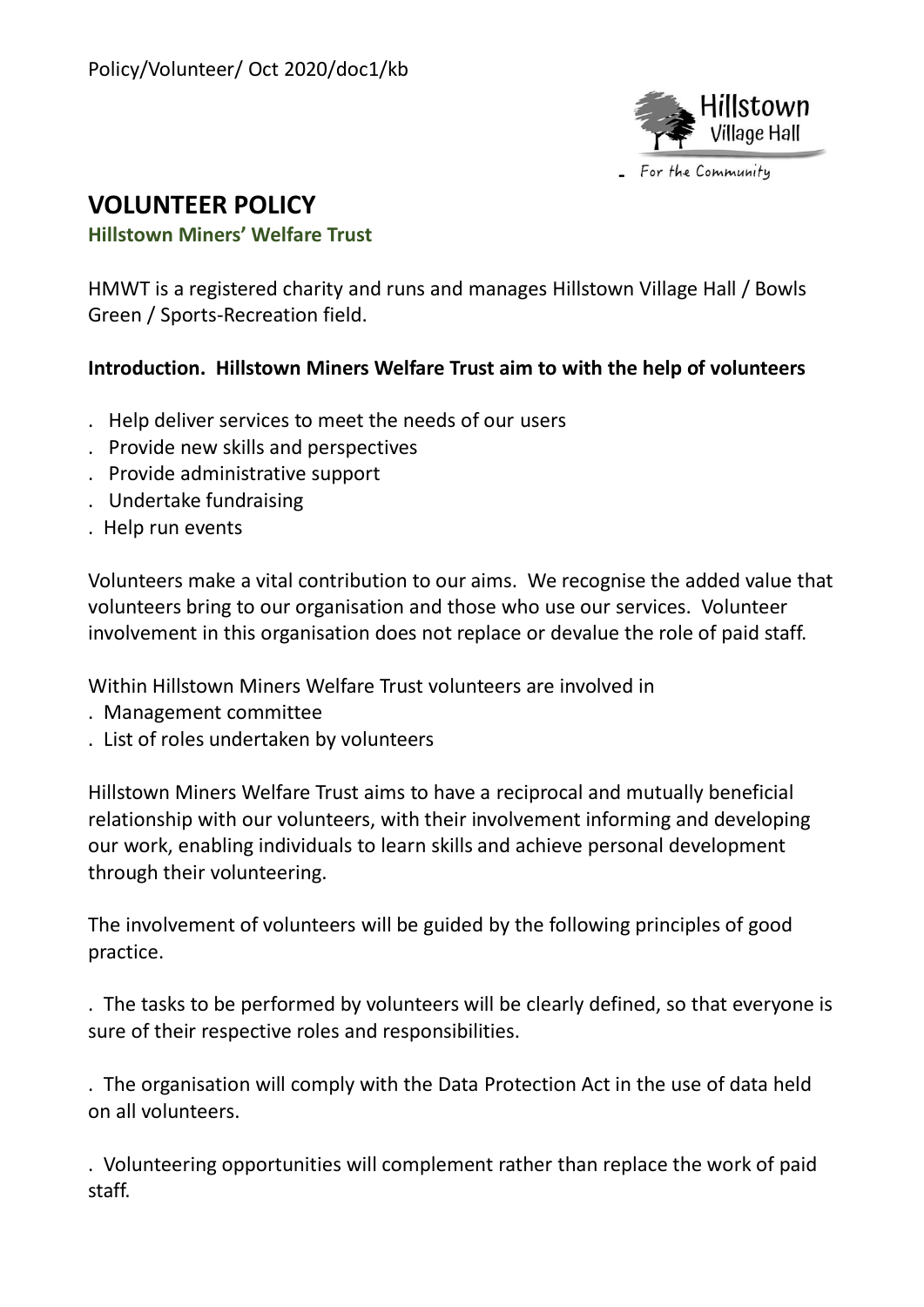. Volunteers will be provided with regular opportunities to share ideas/concerns with the volunteer co-ordinator.

. All existing and future policies will be checked as to how they affect volunteers.

# **2. The purpose of the policy**

By adopting this policy Hillstown Miners Welfare Trust aims to;

. Highlight and acknowledge the value of the contribution made by volunteers.

. Reflect the purpose, values, standards and strategies of the organisation in its approach to involving volunteers.

- . Recognise the respective roles, rights and responsibilities of volunteers.
- . Confirm this organisation's commitment to involving volunteers in its work.
- . Establish clear principles for the involvement of volunteers.

. Ensure the ongoing quality of both the volunteering opportunities on offer and the work carried out by our volunteers.

This policy provides an overview of the activities carried out by volunteers currently and provides a basis for the expansion, if required for the role of volunteers alongside paid staff. This document provides a framework for the involvement of volunteers.

# **3. Recruitment and selection**

Hillstown Miners Welfare Trust will adhere to its equalities and diversity policy when recruiting and selecting volunteers. All potential volunteers will be asked to complete a volunteer's application/registration form. Written task descriptions will outline time, commitment, necessary skills and actual duties. Where specific training is required this will be highlighted as part of the recruitment process. Where there is a requirement for a Disclosure check this will be highlighted as part of the recruitment process.

Support and Supervision